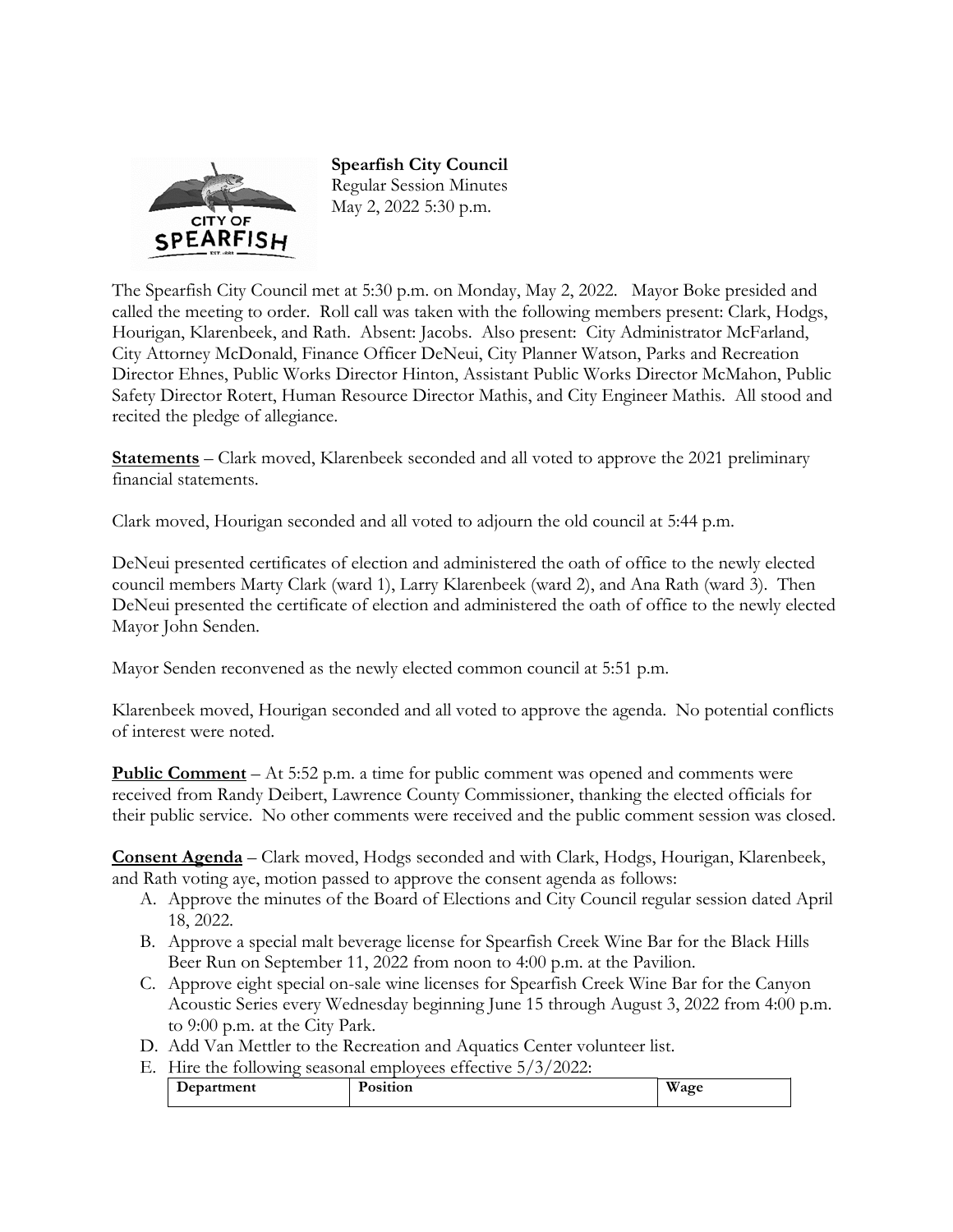| <b>Parks Department</b> |                                     |         |
|-------------------------|-------------------------------------|---------|
| Frank Becker            | Campground attendant-internship     | \$15.00 |
| Danny Collins           | Parks seasonal summer laborer       | \$15.00 |
| Phil Bellis             | Spectator recreation summer laborer | \$15.00 |
| Wyatt Krebs             | Parks seasonal summer laborer       | \$15.00 |
| Rec & Aquatics          |                                     |         |
| Aidan Hirsch            | Seasonal customer service assistant | \$14.25 |
| Jewel West              | WSI/Lifeguard                       | \$16.25 |
| Evan Vissia             | Lifeguard                           | \$14.75 |
| Elouise Adams           | WSI/Lifeguard                       | \$15.00 |

# **Items from Visitors**

**Proclamation** – Mayor Senden proclaimed May 9-13, 2022 as Economic Development Week in the City of Spearfish.

**Presentation** – An information presentation was given on the redevelopment proposal located at Main and Federal Streets. No action was taken by the council.

## **Other Items**

**Loan** – Following discussions, Hodgs moved, Hourigan seconded and with Clark abstaining from voting and Hodgs, Hourigan, Klarenbeek, and Rath voting aye, motion passed to increase the Spearfish Economic Development Corporation (SEDC) approved loan amount from \$1,400,000 to \$2,000,000 so that SEDC can complete up to \$2,400,000 in tenant finishes, allowing the remaining 17,550 sq. ft. of office space in the Atlas Building to be leasable.

**Signer** – Hourigan moved, Klarenbeek seconded and all voted to authorize John Senden to replace Dana Boke as an authorized signer for the City of Spearfish's bank accounts at Well Fargo Bank, First Interstate Bank, and Pioneer Bank and Trust.

**License** – A public hearing was opened at 6:35 p.m. to consider an application from Zac Eixenberger with Spread the Tunes for eight special malt beverage licenses every Wednesday beginning June 15 through August 3, 2022, from 4:00 p.m. to 9:00 p.m. at the City Park. No oral or written comments were received and the hearing was closed. Klarenbeek moved, Hourigan seconded and all voted to approve the application.

**License** – A public hearing was opened at 6:36 p.m. to consider an application from Kyler Flock with Visit Spearfish, Inc for a special malt beverage license for the 605 Black Hills Classic on September 10, 2022, from noon to 4:00 p.m. at the Spearfish Lions Park. No oral or written comments were received and the hearing was closed. Hodgs moved, Rath seconded and all voted to approve the application.

**Transfers** – Klarenbeek moved, Hodgs seconded and with Clark, Hodgs, Hourigan, Klarenbeek, and Rath voting aye, motion passed to authorize the annual Payment in Lieu of Tax transfers of: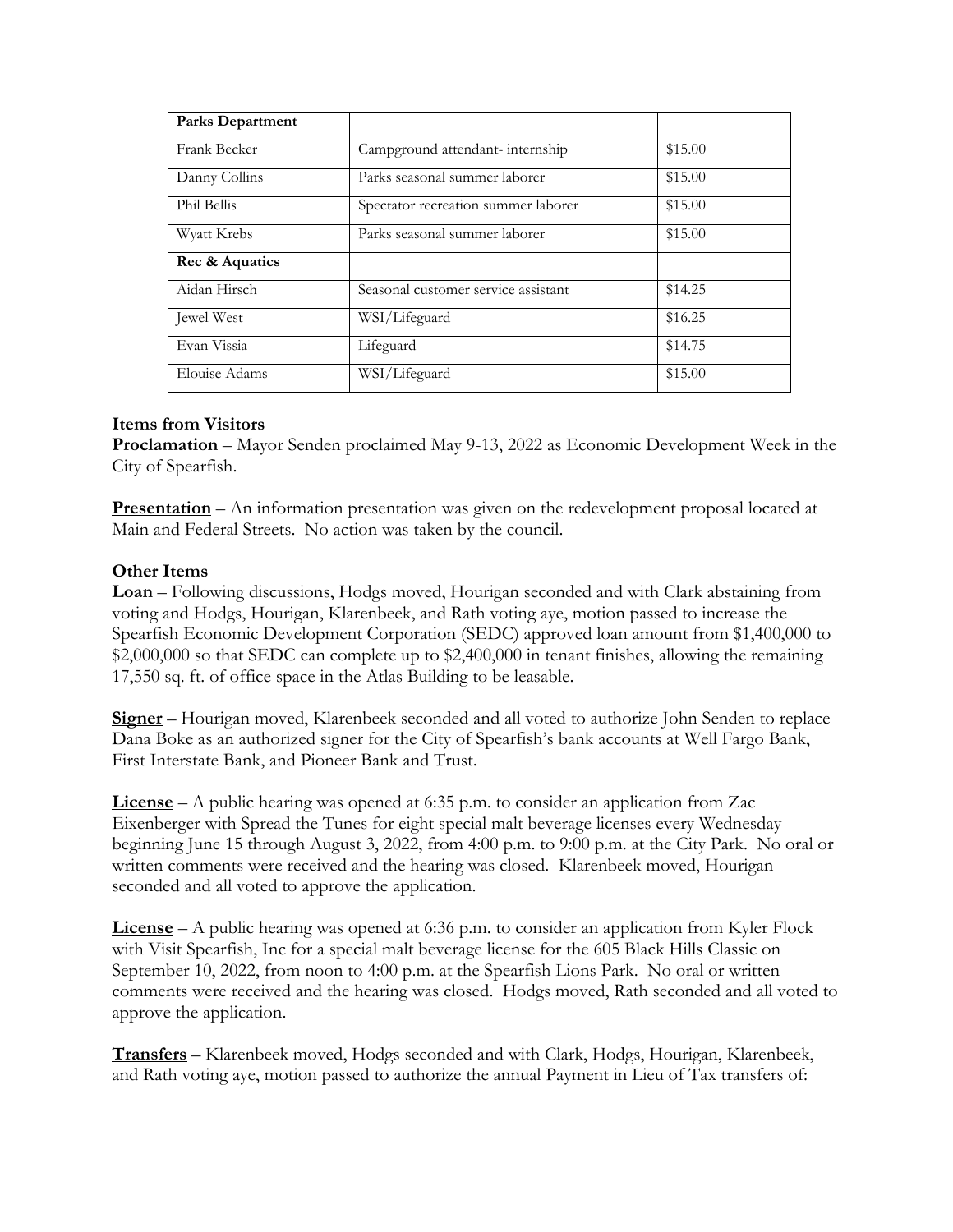| From | 602-Water Fund       | 602-49300-4560 (Water-Subsidies)       | \$102,815 |
|------|----------------------|----------------------------------------|-----------|
|      | 603-Hydro Fund       | 603-49300-4560 (Hydro-Subsidies)       | \$10,357  |
|      | 604-Sewer Dept       | 604-49300-4560 (Sewer-Subsidies)       | \$92,155  |
|      | 604-WWTP Dept        | 604-49300-4560 (Sewer-Subsidies)       | \$54,516  |
|      | 606-Airport Fund     | 606-49300-4560 (Airport - Subsidies)   | \$21,629  |
|      | 610-Parking Fund     | 610-49300-4560 (Parking-Subsidies)     | \$132     |
|      | 612-Solid Waste Fund | 612-49300-4560 (Solid Waste-Subsidies) | \$14,195  |
|      | 615-Campground Fund  | 615-49300-4560 (Campground-Subsidies)  | \$8,148   |
| To   | 101-General Fund     | 101-39101 (Transfers In)               | \$303,947 |

**Transfers** – Hodgs moved, Clark seconded and with Clark, Hodgs, Hourigan, Klarenbeek, and Rath voting aye, motion passed to authorize the following budgeted transfers:

| From | 101-General Fund                                                              | 101-49300-4560 (General Fund-Subsidies) | \$529,478 |
|------|-------------------------------------------------------------------------------|-----------------------------------------|-----------|
| To   | 214-E911 Communications Fund<br>(Annual support of Communications)<br>Center) | 214-39101 (Transfers In)                | \$529,478 |
| From | 101-General Fund                                                              | 101-49300-4560 (General Fund-Subsidies) | \$637,423 |
| To   | 606-Airport Fund<br>(As budgeted for City share of AIP<br>project costs)      | 606-39101 (Transfers In)                | \$637,423 |
| From | 604-Sewer Fund                                                                | 604-49300-4560 (Sewer-Subsidies)        | \$500,000 |
| To   | 201-Second Penny Sales Tax Fund<br>(As budgeted for repayment of<br>advance)  | 201-39101 (Transfers In)                | \$500,000 |
| From | 201-Second Penny Sales Tax Fund                                               | 201-49300-4560 (Subsidies)              | \$50,000  |
| To   | 294-Fire Capital Fund<br>(Allocation for purchase of fire<br>equipment)       | 294-39101 (Transfers In)                | \$50,000  |

**Proposal** – Clark moved, Hodgs seconded and with Clark, Hodgs, Hourigan, Klarenbeek, and Rath voting aye, motion passed to approve FMG Engineering's proposal amendment for engineering service for the Exit 8 Area Community Path Phase 2 project at a cost of \$27,150.

**Change Order** – Following discussions, Clark moved, Rath seconded and with Clark, Hodgs, Hourigan, Klarenbeek, and Rath voting aye, motion passed to approve change order 2 for the Dahl Rd Reconstruction and Sewer Trunkline Upside Project, for an increase of \$667.03 (+0.12%) due to a prevailing wage adjustment.

**Miller Ranch** – A public hearing was opened at 6:45 p.m. to consider the Miller Ranch DRD Concept Plan and Phase 2 preliminary plat. Watson reviewed the DRD Concept Plan and the Phase 2 preliminary plat. No other comments were received and the hearing was closed. Klarenbeek moved, Hodgs seconded and all voted to approve the DRD Concept Plan update with conditions as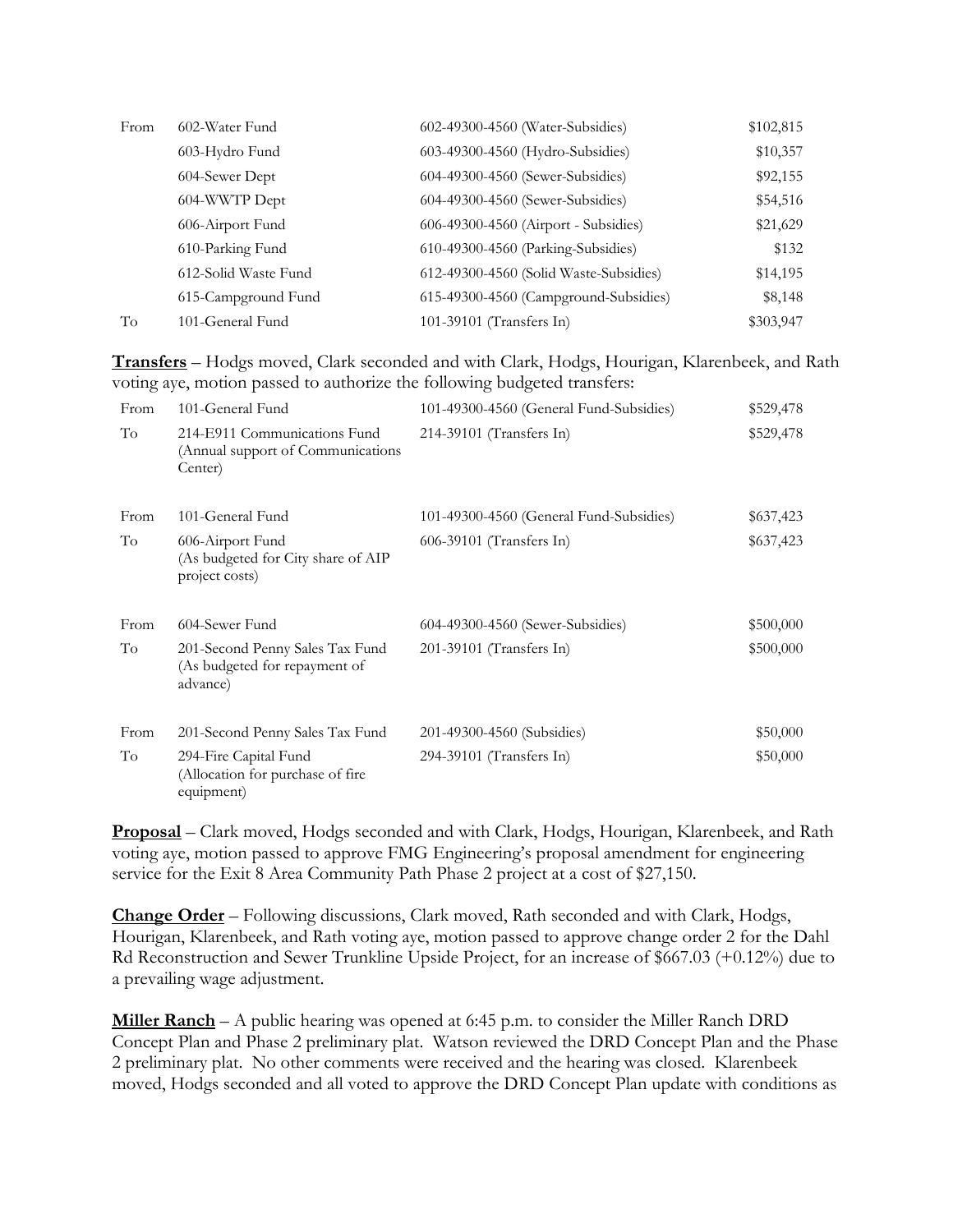noted in the staff report. Additionally, Hodgs moved, Rath seconded and all voted to approve the Preliminary Plat for Phase 2.

**Resolution 2022-16** – Clark moved, Rath seconded and all voted to adopt Resolution 2022-16 as follows:

#### **RESOLUTION 2022-16**

#### **A RESOLUTION TO DECLARE CERTAIN PERSONAL PROPERTY SURPLUS**

**WHEREAS**, the City of Spearfish is the owner of 1 Armor Express Duty Vest, model # AEXPG2-A-II, serial #2105035919, (hereinafter "Vest"); and 1 Glock Duty Weapon, model G45, serial #BUEU907, (hereinafter "Glock");

**WHEREAS**, the Vest & Glock are no longer suitable for the purpose for which the City of Spearfish acquired them;

**NOW, THEREFORE, BE IT RESOLVED** by the Common Council of the City of Spearfish that the Vest & Glock be declared surplus and sold according to state statues, including sale or trade.

Dated this 2nd day of May, 2022.

\_\_\_\_\_\_\_\_\_\_\_\_\_\_\_\_\_\_\_\_\_\_\_\_\_\_\_\_\_\_\_\_\_\_\_\_\_\_

## **CITY OF SPEARFISH**

 $\text{By:}\n\qquad \qquad \qquad$ 

John Senden, Mayor

ATTEST:

Michelle DeNeui Finance Officer

Adopted: 5-2-2022 Published: 5-7-2022 Effective: 5-27-2022

**Proposal** – Hodgs moved, Rath seconded and all voted to approve Interstate Engineering's proposal for staking and contract administration services for the 2022 Street Repair Project in the Green Acres Subdivision and the Spearfish Recreation Center parking lot at an amount not to exceed \$52,560.

**Proposal** – Rath moved, Hourigan seconded and all voted to approve American Engineering Testing Inc.'s proposal establishing hourly rates for materials testing services for the 2022 Street Repair Project in the Green Acres Subdivision and the Spearfish Recreation Center parking lot at an amount not to exceed \$7,321.50.

**Proposal** – Rath moved, Hourigan seconded and all voted to approve KLJ Engineering's proposal for surveying, design services, bidding services, contract administration, construction observation,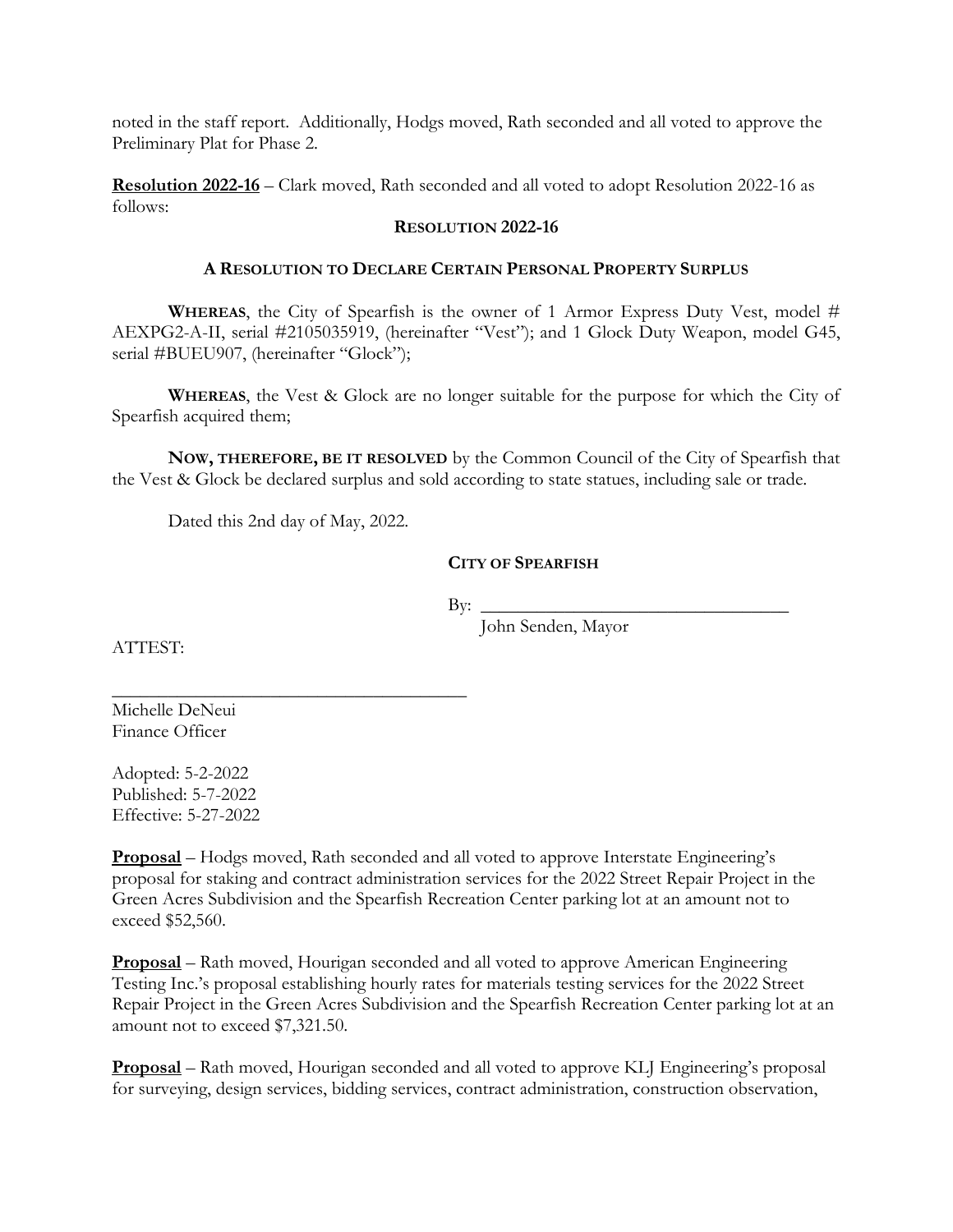and material testing for the Colorado Boulevard Sanitary Sewer Trunkline Upsize Project at an amount not to exceed \$24,500.

|  |  | <b>Bill List</b> – Klarenbeek moved, Rath seconded and with Clark, Hodgs, Hourigan, Klarenbeek, and |  |  |
|--|--|-----------------------------------------------------------------------------------------------------|--|--|
|  |  | Rath voting aye, motion passed to approve the bill list dated May 2, 2022 as follows:               |  |  |

| <b>VENDOR</b>                     | <b>DESCRIPTION</b>                      | <b>AMOUNT</b> |
|-----------------------------------|-----------------------------------------|---------------|
| A & L CONTRACTORS LLC             | DAHL RD-SWR UPSIZE PE 2                 | \$180,526.05  |
| <b>AMAZON CAPITAL SERVICES</b>    | CERTS, DVD, LAMP, BOOKS, REMOTE, BATTRY | \$7,175.00    |
| <b>BAKER &amp; TAYLOR</b>         | <b>BOOKS FOR LIBRARY</b>                | \$1,255.96    |
| <b>BEE WELL</b>                   | CONCESSIONS REC CENTER                  | \$310.80      |
| MOELLER, CHRIS                    | DEAD DEER REMOVAL                       | \$60.00       |
| <b>BLACK HILLS ENERGY</b>         | MARCH/APRIL ELECTRICITY 2022            | \$6,494.04    |
| <b>BLACK HILLS CHEMICAL CORP</b>  | GLOVES, SOAP, CLEANERS                  | \$767.16      |
| <b>BOMGAARS SUPPLY INC</b>        | BITS, BOLTS, STRAPS, SOCKETS, FASTNERS  | \$2,947.38    |
| <b>BROWN, HEATH G</b>             | WILDLAND KANSAS REIMBURSEMENT           | \$560.00      |
| <b>CANFIELD BUSINESS INTERIOR</b> | <b>CHAIRS FOR PUBLIC WORKS</b>          | \$1,062.54    |
| <b>CENGAGE LEARNING</b>           | <b>BOOKS FOR LIBRARY</b>                | \$143.93      |
| DIVISION OF MOTOR VEHICLES        | LICENSE PLATE FOR VEHICLE               | \$21.20       |
| ELKHORN RIDGE @ FRAWLEY RA        | MAR 2022 TAX INCREMENT                  | \$131,579.85  |
| NEWHOUSE ENTERPRISES INC          | PAPER FOR CITY HALL                     | \$489.90      |
| <b>FMG INC</b>                    | EXIT 8 PATH PROJECT PHASE 1             | \$704.00      |
| GAHAGAN WOOD PRODUCTS LLC         | 200 FIREWOOD BUNDLES DELIVERED          | \$800.00      |
| GEA MECHANICAL EQUIP US IN        | HIGH PRESSURE GREASE                    | \$1,297.00    |
| VIEHAUSER ENTERPRISES LLC         | ISSUES W FRONT DOORS REC CNTR           | \$215.96      |
| <b>KEVIN GOSE</b>                 | <b>WALL PACK FIXTURES</b>               | \$560.00      |
| <b>GREAT WESTERN TIRE INC</b>     | REPAIR TIRES FOR NAILS AND ROD          | \$331.95      |
| <b>GTI COMPANIES INC</b>          | SNDSTN ST RPR SWR PRO PE 2              | \$28,737.90   |
| CENTRAL PROGRAMS INC              | <b>BOOKS FOR LIBRARY</b>                | \$1,596.59    |
| GUNDERSON TRUCKING INC            | TRANSPORT #2 TO GILLETTE X6             | \$8,700.00    |
| <b>HAWKINS INC</b>                | CHLORINE, AQUAHAWK WWTP, PUMP REC       | \$6,357.01    |
| <b>KARL'S INC</b>                 | <b>WATER FILTER</b>                     | \$59.96       |
| KNECHT HOME CENTER INC            | REMOTE, PRUNER, HOSE, SPRYPAINT, PIPE   | \$1,492.74    |
| MACQUEEN EQUIPMENT, LLC DB        | REPAIR WATERWAY SEALS                   | \$2,310.93    |
| MID-AMERICA GOLF AND LANDS        | <b>SKY RIDGE SPRTS PE 8</b>             | \$264,077.80  |
| MIDWEST CONNECT                   | INK-SEAL SOL-LABELS, FOLDER MACH        | \$20,491.90   |
| MURPHY PETROLEUM TRANSP           | 100 GALLONS OF USED OIL                 | \$50.00       |
| NORTHERN HILLS VENTURES IN        | <b>O365 LICENSES-NTWRK SVCS MAY</b>     | \$16,372.11   |
| ONE TIME VENDORS                  | REFUNDS-CAMPGROUND, SEWER TAP FEE       | \$2,260.00    |
| PETTY CASH                        | PLAT MONEY REIMBURSEMENT                | \$121.00      |
| QUIK SIGNS INC                    | BUSINESS CARDS, PLATES, SIGNS, STICKERS | \$1,583.12    |
| RECREATION SUPPLY CO              | GOGGLES, FLIPPERS, WHISTLES FOR WP      | \$971.38      |
| SOUTH DAKOTA ONE CALL             | <b>LOCATE FEES FOR MARCH</b>            | \$132.30      |
| SD NARCOTICS OFFICERS' ASS        | HOFFMAN NARCOTICS REGISTRTION           | \$50.00       |
| SEGUIN, MAKYAH                    | WILDLAND KANSAS REIMBURSEMENT           | \$560.00      |
| SIMON CONTRACTORS OF SD IN        | DMND DRY, INFIELD MATERIAL, ROADSTNE    | \$2,308.77    |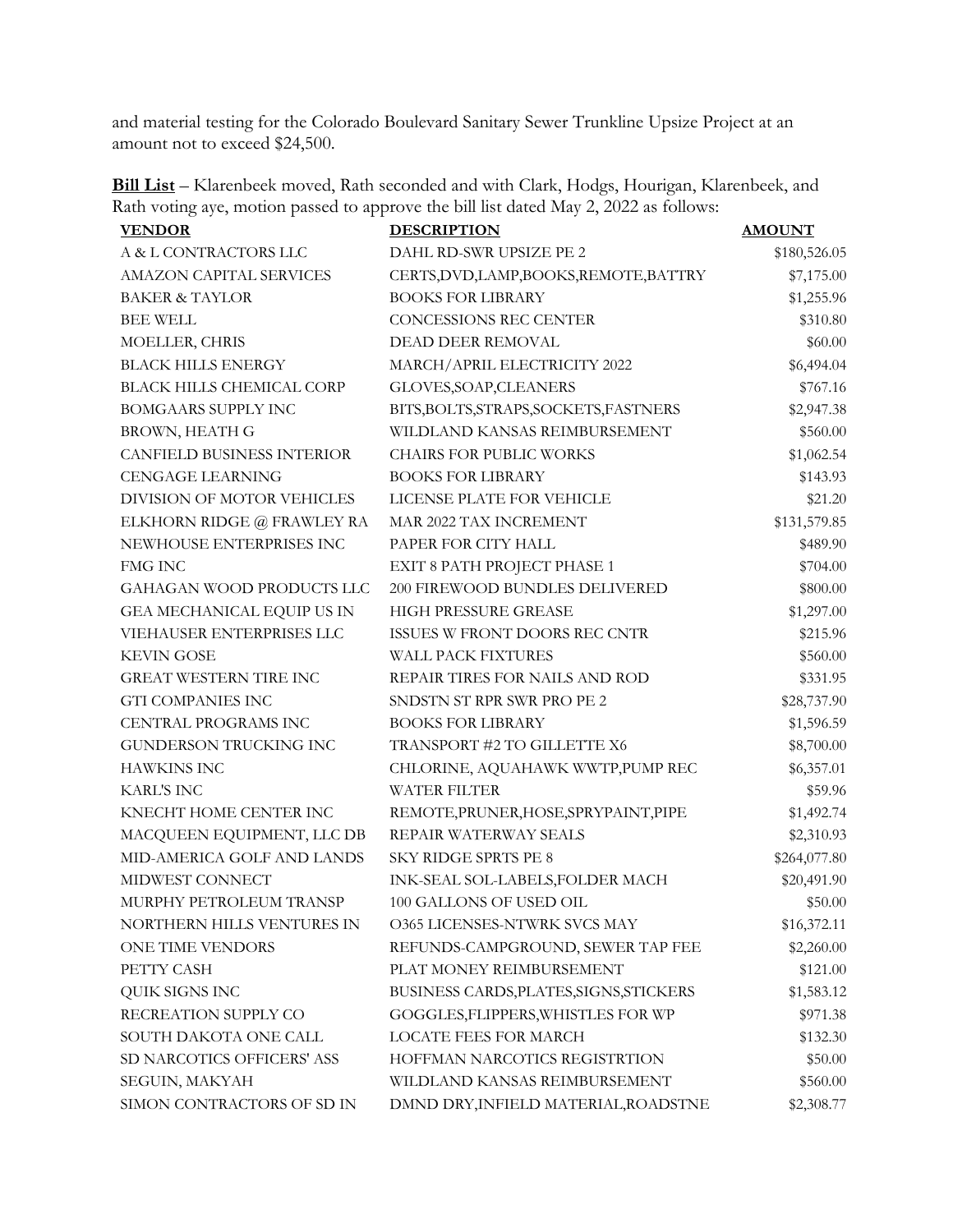| <b>JASON NELSON</b>           | RADAR, CONSOLE, MIC, SPOTLIGHT REPAIRS | \$3,393.13   |
|-------------------------------|----------------------------------------|--------------|
| SPEARFISH LUMBER CO           | <b>HEM FIR 2X4X12</b>                  | \$160.70     |
| SPRIGLER, KAYLA               | MILEAGE FOR SOR CONFERNCE              | \$10.92      |
| <b>SUNSHINE TOWING</b>        | TOW REQUEST FOR PD                     | \$392.50     |
| SWISHER, KAIJA                | MILEAGE AND LUNCH SOIA CONF            | \$24.92      |
| TURBIVILLE INDUSTRIAL ELEC    | VERT PUMP MOTOR INSPECT RPR            | \$812.64     |
| <b>TYLER TECHNOLOGIES INC</b> | <b>MAY ONLINE SERVICES</b>             | \$166.00     |
| VESSCO INC                    | BOTTOM HY Q SEAL, VOGELSANG, BUFFER    | \$554.14     |
| WALMART CAPITAL ONE           | BATTERIES-FILTERS-OFFICE SPPLY         | \$185.21     |
| WERNER III, DONALD C          | WILDLAND KANSAS REIMBURSE              | \$560.00     |
| WHEELER LUMBER LLC            | <b>JORGENSON BRIDGE REPAIR</b>         | \$5,695.00   |
| INTEGRITY ACQUISITION LLC     | <b>FIRE DEPT-KIT</b>                   | \$83.62      |
| WILLIAMS & ASSOCIATES         | BAND SHELL WORK, MEIER PROP REVIEW     | \$10,840.00  |
| <b>SPECTER INSTRUMENTS</b>    | SOFTWARE LICENSE FOR WWTP              | \$660.00     |
|                               |                                        | \$719,075.01 |

# **April 2022 Salary Expense & Credit Card Fees**

|                            | Gross          |        | Gross      |                 |          |
|----------------------------|----------------|--------|------------|-----------------|----------|
|                            | Wages/Benefits |        | Wages      | <b>Benefits</b> |          |
| Mayor/Council              | \$8,550.81     | 1.18%  | \$7,945.48 | \$605.33        | $1.37\%$ |
| City Administrator         | 13,914.90      | 1.91%  | 11,197.60  | 2,717.30        | 1.93%    |
| City Attorney              | 16,225.29      | 2.23%  | 13,384.80  | 2,840.49        | 2.31%    |
| Finance                    | 33,407.43      | 4.59%  | 26,651.27  | 6,756.16        | 4.60%    |
| Human Resources            | 9,187.34       | 1.26%  | 7,507.20   | 1,680.14        | 1.30%    |
| Gov't Bldgs                | 17,298.29      | 2.38%  | 13,419.27  | 3,879.02        | 2.32%    |
| Engineering                | 33,783.27      | 4.64%  | 27,153.85  | 6,629.42        | 4.69%    |
| Public Safety Admin        | 23,149.61      | 3.18%  | 18,388.64  | 4,760.97        | 3.18%    |
| Police                     | 150,851.19     | 20.74% | 120,805.41 | 30,045.78       | 20.86%   |
| Fire                       | 22,112.55      | 3.04%  | 19,747.93  | 2,364.62        | $3.41\%$ |
| <b>Bldg Inspection</b>     | 20,814.09      | 2.86%  | 16,515.20  | 4,298.89        | 2.85%    |
| Streets & Snow             | 51,567.86      | 7.09%  | 40,624.60  | 10,943.26       | 7.02%    |
| Cemetery                   | 2,174.53       | 0.30%  | 1,634.01   | 540.52          | 0.28%    |
| Animal Control             | 4,227.37       | 0.58%  | 3,110.01   | 1,117.36        | 0.54%    |
| Recreation/Aquatic         | 51,658.16      | 7.10%  | 42,177.30  | 9,480.86        | 7.28%    |
| Parks                      | 33, 305. 46    | 4.58%  | 26,995.23  | 6,310.23        | 4.66%    |
| Library                    | 30,313.68      | 4.17%  | 24,266.29  | 6,047.39        | 4.19%    |
| Plan & Zone                | 14,218.84      | 1.95%  | 11,734.41  | 2,484.43        | 2.03%    |
| Motor Pool                 | 10,820.35      | 1.49%  | 8,933.40   | 1,886.95        | 1.54%    |
| Wildland Fire              | 27,238.55      | 3.74%  | 18,293.91  | 8,944.64        | 3.16%    |
| Police Comm                | 38,856.03      | 5.34%  | 29,154.71  | 9,701.32        | 5.03%    |
| <b>SAFER Grant</b>         | 4,510.81       | 0.62%  | 3,676.28   | 834.53          | 0.63%    |
| Water                      | 19,844.55      | 2.73%  | 15,438.98  | 4,405.57        | 2.67%    |
| <b>Electric Production</b> | 16,604.23      | 2.28%  | 13,375.23  | 3,229.00        | 2.31%    |
| Sewer                      | 18,608.35      | 2.56%  | 14,504.38  | 4,103.97        | 2.50%    |
| <b>WWTP</b>                | 30,168.79      | 4.15%  | 23,960.94  | 6,207.85        | 4.14%    |
| Solid Waste                | 23,359.08      | 3.21%  | 17,916.52  | 5,442.56        | 3.09%    |